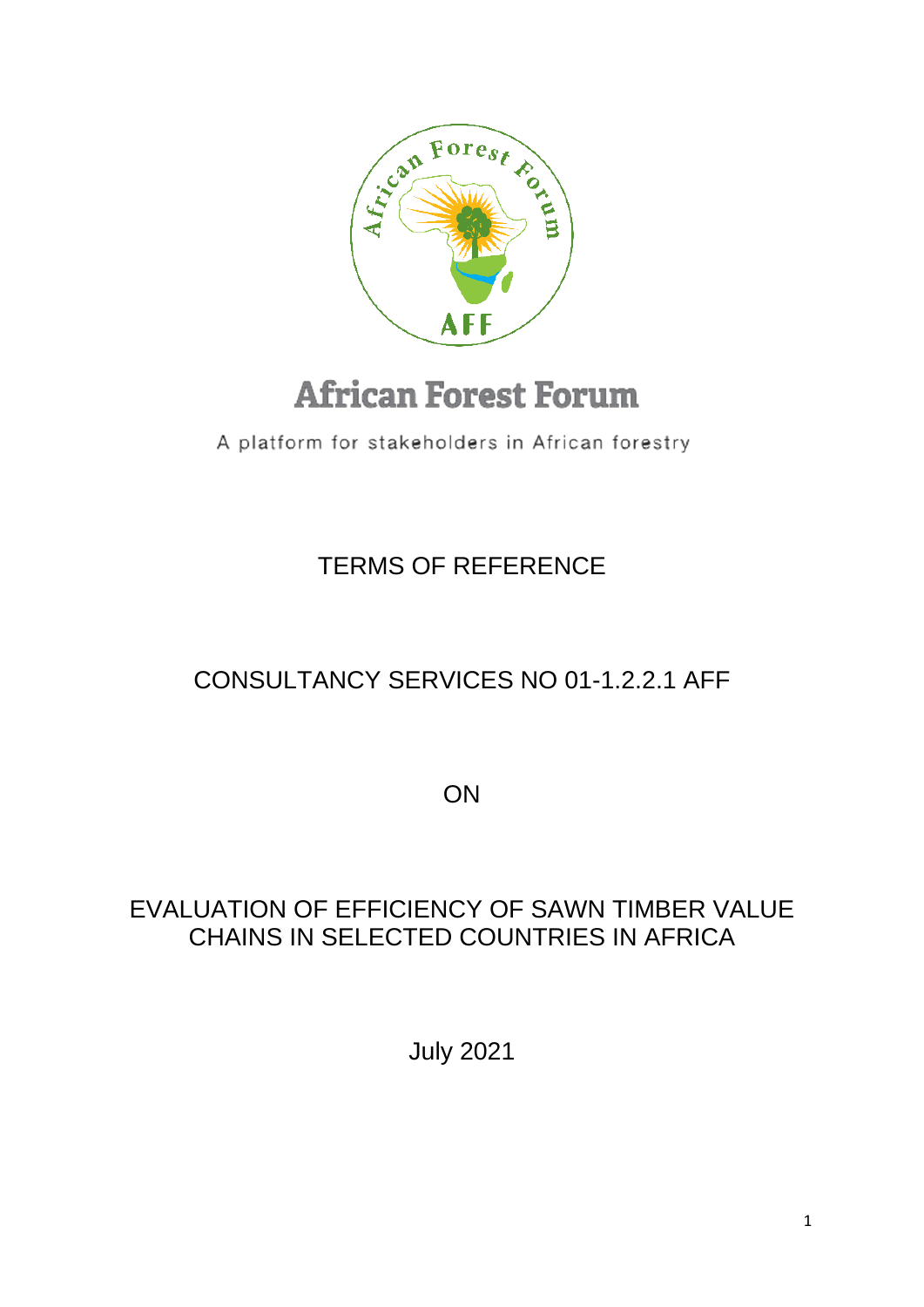#### **1. INTRODUCTION**

The African Forest Forum (AFF) is a Pan-African non-governmental organization with its headquarters in Nairobi, Kenya. It is an association of individuals who share the quest for and commitment to the sustainable management, use and conservation of the forest and tree resources of Africa for the socio-economic wellbeing of its people and for the stability and improvement of its environment. The purpose of AFF is to provide a platform and create an enabling environment for independent and objective analysis, advocacy and advice on relevant policy and technical issues pertaining to achieving sustainable management, use and conservation of Africa's forest and tree resources as part of efforts to reduce poverty, promote gender equity, economic and social development. Through all its programmes and activities, AFF seeks to promote the empowerment of all marginalized groups particularly women and youth whose representation, priorities and needs are rarely adequately addressed in the forest sector.

AFF has secured funding from the Swedish International Development Agency (Sida) to implement the project entitled *Strengthening management and use of forest ecosystems for sustainable development in Africa*. The overall goal of the project is "to generate and share knowledge and information through partnerships in ways that provide inputs into policy and decision-making options and capacity building, for improved forest management that better addresses poverty eradication and environmental protection in Africa. One of the key project objectives is to enhance the capacity of key stakeholders to sustainably manage the forest resource base in ways that enhance the supply of ecosystem goods and services, including through approaches and technologies that increase efficiency in the use of forest and tree resources.

The objective is premised on the fact that Africa's forests cover more than 624 million hectares, representing 20.6% of the continent, whose landmass comprising considerable forest variations including the rainforests of the Congo Basin, the Guinean forests, the coastal forests, the Afromontane forests, and many other types of woodlands is characterized by exceptional richness in biodiversity of high ecological and economic importance. These forests provide valuable goods and services for forest dependent communities. Both rural and urban households are heavily reliant on wood and non-wood forest products that contribute considerably to both local and national economies. However, these forests and woodlands are threatened by deforestation and forest degradation which impact on forest cover and therefore leading to their general decline. Wood extraction is one of the key direct drivers of deforestation and forest degradation. Africa's wood-based industry is characterized by a high proportion of informal and small-scale operations. The informality, often mixed with illegality, prevents the access to technical and financial means, limiting the potential of value chain development. The result is that timber products do not provide a sufficiently profitable alternative to environmentally unsustainable practices. Consequently, Africa's timber products cannot effectively compete in the international markets due to inefficient production processes. Further, the wood-based processing industry is characterized by low level of processing using old and obsolete machinery and poor roundwood harvesting and transport, as well as a weak trade and market infrastructure, all of which combine to lead to low recovery on wood processing and low returns on product sales.

There is a growing concern on how the continent can meet the needs for an increasing demand for forest products due to population growth in general and rapid urbanization in particular, and simultaneously managing the forest resources sustainably. This calls for improving the efficiency of the timber production processesthrough improved productivity that could reduce wood wastage and adverse environmental impacts and constrain imports of processed forest products.

It is within this context that AFF seeks to undertake efficiency studies on the sawn timber value chain in different forest types on the continent with the view to gain a better understanding of the state of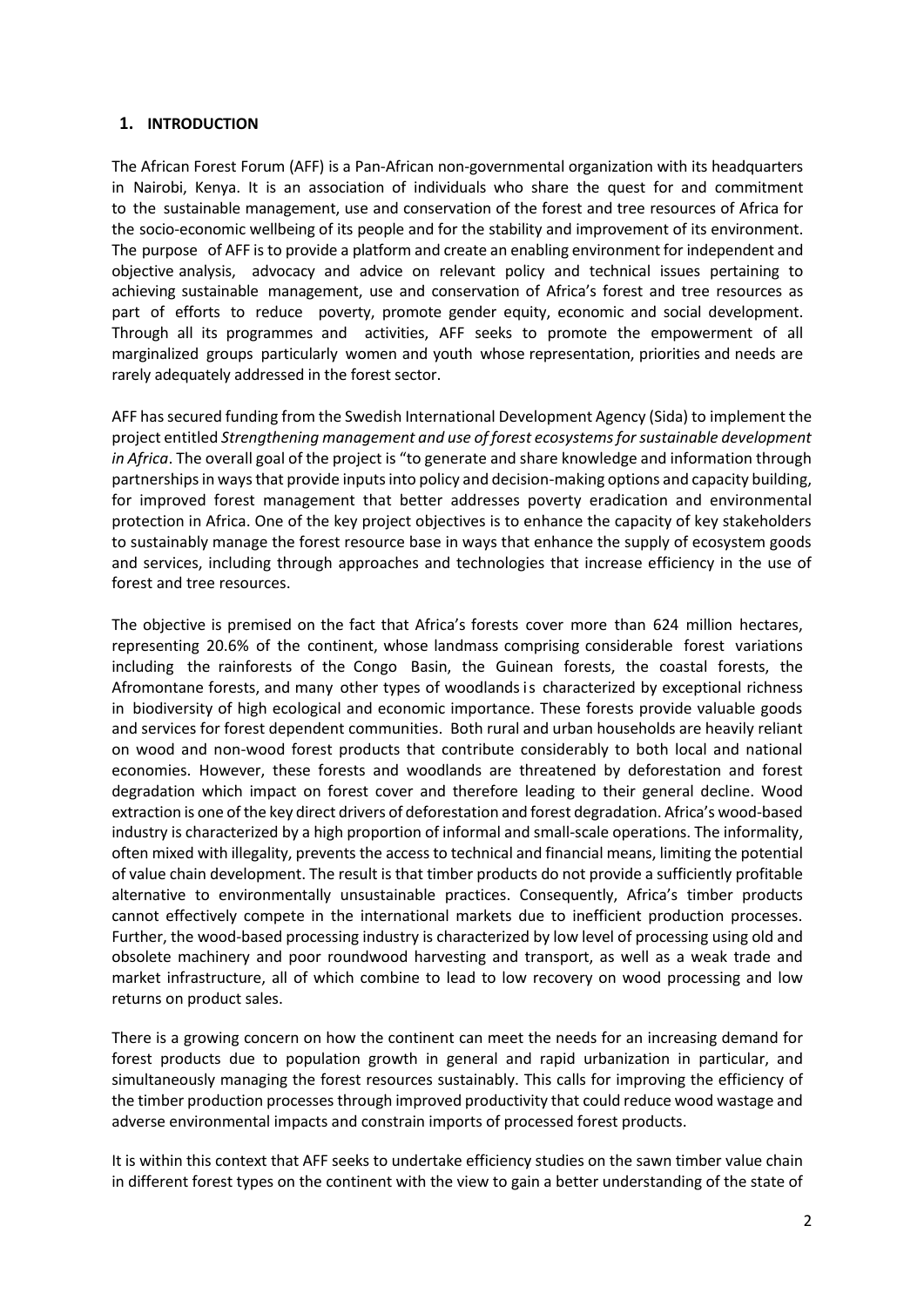the sawmilling industry and trade in sawn timber products in Africa in order to inform the design of strategies for improving this sector as well as on securing sustainable industrial roundwood production.

For its 2021 annual plan of work, AFF plans to conduct the studies in six African countries that will assess the sawn timber value chain, with the aim of identifying how to improve efficiencies at its various levels, including the necessary capacity building requirements for key players in the value chain. AFF is recruiting one national expert each **from Cameroon, Republic of Congo, Tanzania, Kenya, Senegal and Zimbabwe** to undertake the studies in different forest types in their countries.

#### **2. PURPOSE OF THE WORK**

Undertake studies on approaches, technologies, and other means to increase efficiency in the sawn timber value chains in different forest types in the selected countries.

#### **Specific tasks**

- a) Mapping of the value chain from the industrial roundwood raw material base, through harvesting/logging, processing, drying, to sale as sawn timber sourced from selected forests, including identifying the range of actors at the various levels in the value chain;
- b) Undertake efficiency studies on the various operations in the value chain including, harvesting/logging, log transport, sawmilling operations, sorting and drying of sawn timber, marketing and trade in sawn timber detailing the product flows, productivity, technologies used and transaction costs at each step from logging to sale of sawn timber;
- c) Assess the industrial roundwood material availability and ways to make it meet demands for sawn timber on a sustainable basis;
- d) Identify the governance structures at each level of the of sawn timber value chain, how they operate and how they can be made more efficient.
- e) Explore other determining factors and approaches (institutional, financial, policy, and others) that i) constrain efficiency and/or could be employed for increased efficiency at various levels of the sawn timber value chains;
- f) Based on the findings on (a) to (e), propose recommendations for improving the sawn timber value chain in ways that are environmentally, socially and gender inclusive.

#### **3. EXPECTED DELIVERABLES**

For each study, the expected deliverables are as follows:

- A technical report of about 40 pages long, excluding references;
- A policy brief, a fact sheet and a journal article, all to be finalised in collaboration with relevant staff at the AFF Secretariat.

#### **4. MINIMUM QUALIFICATIONS AND SKILLS**

- Have at least a master's degree in forestry, wood science, wood technology or natural resources management with experience in forest management and forests products trade; a PhD will be an added advantage;
- Have demonstrated experience in forest products value chain analysis, management and development;
- Have written at least a book chapter, and/or published peer reviewed journal papers; and
- Excellent writing and oral communication skills in English or French.